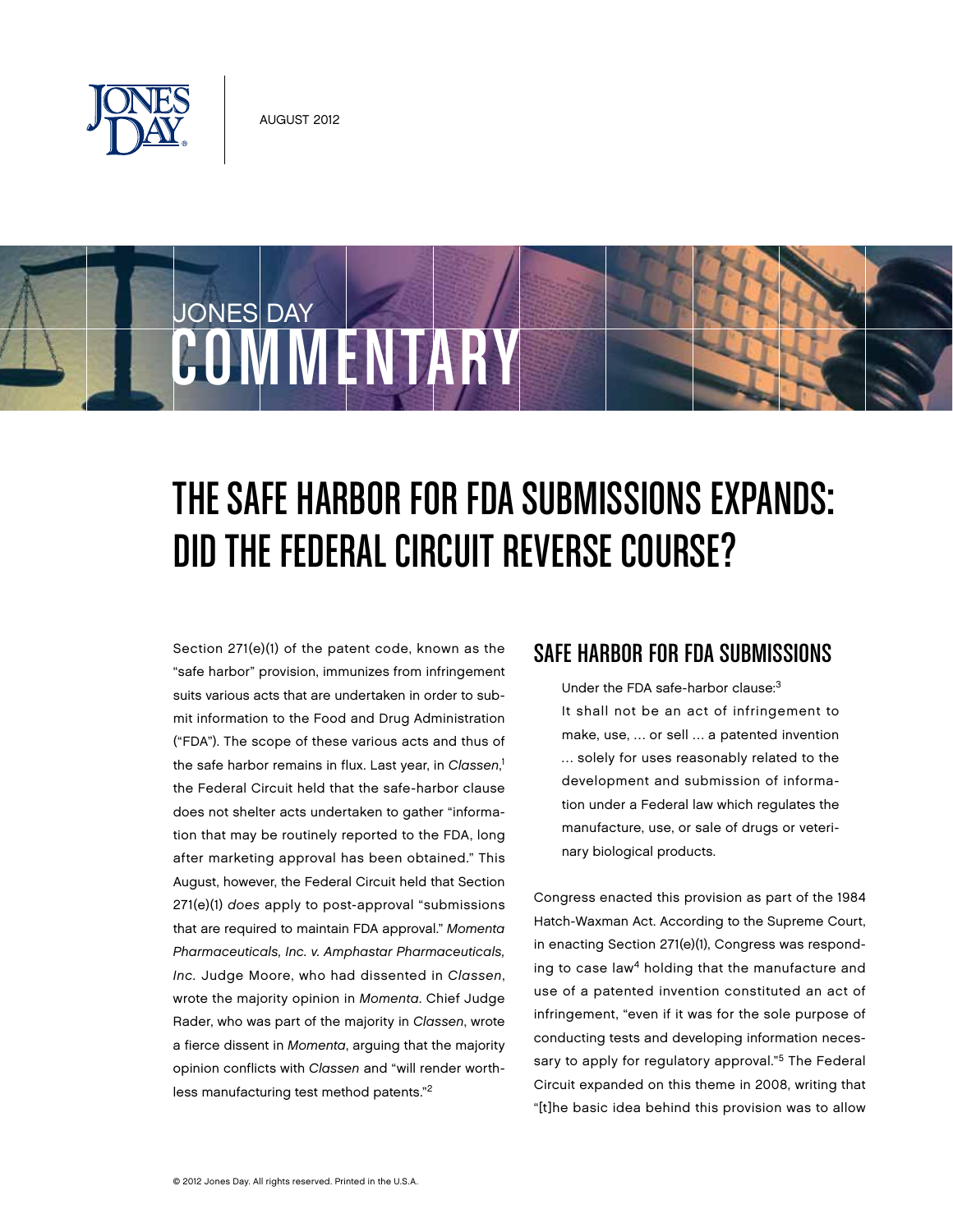competitors to begin the regulatory approval process while the patent was still in force, followed by market entry immediately upon patent expiration."6

Controversy arises over whether the safe harbor protects acts that go beyond those required for seeking regulatory approval for generic drugs. Appellate cases have therefore focused on whether Section 271(e)(1) shelters otherwise-infringing activity performed while testing a medical device to obtain premarket approval, $^7$  performing preclinical research on a drug for which no new drug application was ever filed,<sup>8</sup> selling machinery used in the development of regulatory submissions,<sup>9</sup> testing after submission of a Biologics License Application,10 analyzing the effect of the scheduling of immunization,<sup>11</sup> and most recently in Momenta, testing the purity of commercial batches.

Knowing the outer limits of the safe harbor is important to manufacturers, since they have continuing regulatory obligations. These obligations include filing submissions to the FDA regarding changes or deviations from the approved manufacturing process, labeling changes, adverse events, and investigations of adverse events.12 Manufacturers sometimes must also perform and report upon post-approval studies and clinical trials, or submit a risk evaluation and mitigation strategy.<sup>13</sup> A manufacturer may also want to supplement an NDA to obtain approval for additional indications. Furthermore, as became critical in Momenta, manufacturers must continually test their commercial batches to ensure that their products conform to approved specifications.<sup>14</sup>

## THE *MOMENTA* DECISION

Both parties in Momenta are generic manufacturers of enoxaparin (the generic of Lovenox®, which is marketed by Sanofi-Aventis). Enoxaparin is a drug used to prevent and treat deep vein thrombosis. Plaintiff Momenta received FDA approval to market enoxaparin in July 2010 and thereafter obtained revenues of \$260 million per quarter from sales of that drug. Slip. Op. at 6. Momenta also holds a patent that claims a method of testing the purity of a sample of enoxaparin. Id. Defendant Amphastar received FDA approval for its generic product on September 19, 2011. Momenta filed suit two days later, alleging that Amphastar infringed Momenta's

patent, and that Amphastar has chosen to satisfy ongoing FDA testing regulations through an infringing method. The district court enjoined Amphastar from launching its product through a TRO issued on October 7, 2011 and a preliminary injunction issued on October 28. The Federal Circuit stayed the injunction on January 25, 2012, and vacated it in its recent opinion.

Judge Moore wrote the majority opinion, joined by Judge Dyk. The panel held that under the "plain language" of the safe-harbor clause, that statute "is not restricted to preapproval activities." Slip. Op. at 19-20. "As long as the use of the patented invention is done to generate information that will be submitted pursuant to a relevant federal law, that use falls within the safe harbor." Slip Op. at 22. The majority held that Amphastar was not required to use a non-infringing testing method, whether or not such a method was available. Slip. Op. at 21. Classen was distinguished on the ground that Amphastar's submissions "are not 'routine submissions' to the FDA, but instead are submissions that are required to maintain FDA approval." Slip Op. at 18.

The majority also took an expansive view of when a document qualifies as a "submission" within the meaning of the safe-harbor clause. Testing results are not, in most instances, sent to the FDA. Rather, FDA regulations require manufacturers to maintain batch records that are subject to FDA inspection.15 The majority held that using an invention to develop such records "satisfies the requirement that the uses be reasonably related to the development and submission of information to the FDA." Slip. Op. at 16. Furthermore, "the safe harbor is not limited to acts which only produce information for the FDA but protects all acts, even interim research steps and acts that might produce other useful data, as long as there is a reasonable basis for believing that the act will produce the types of information that are relevant to a submission to the FDA." Slip. Op. at 22 n.2.

## THE *MOMENTA* DISSENT

Chief Judge Rader responded with a lengthy and sharply worded dissent. He relied heavily on the policy underlying Section 271(e)(1), as shown by its legislative history. (Chief Judge Rader is no doubt very familiar with that legislative